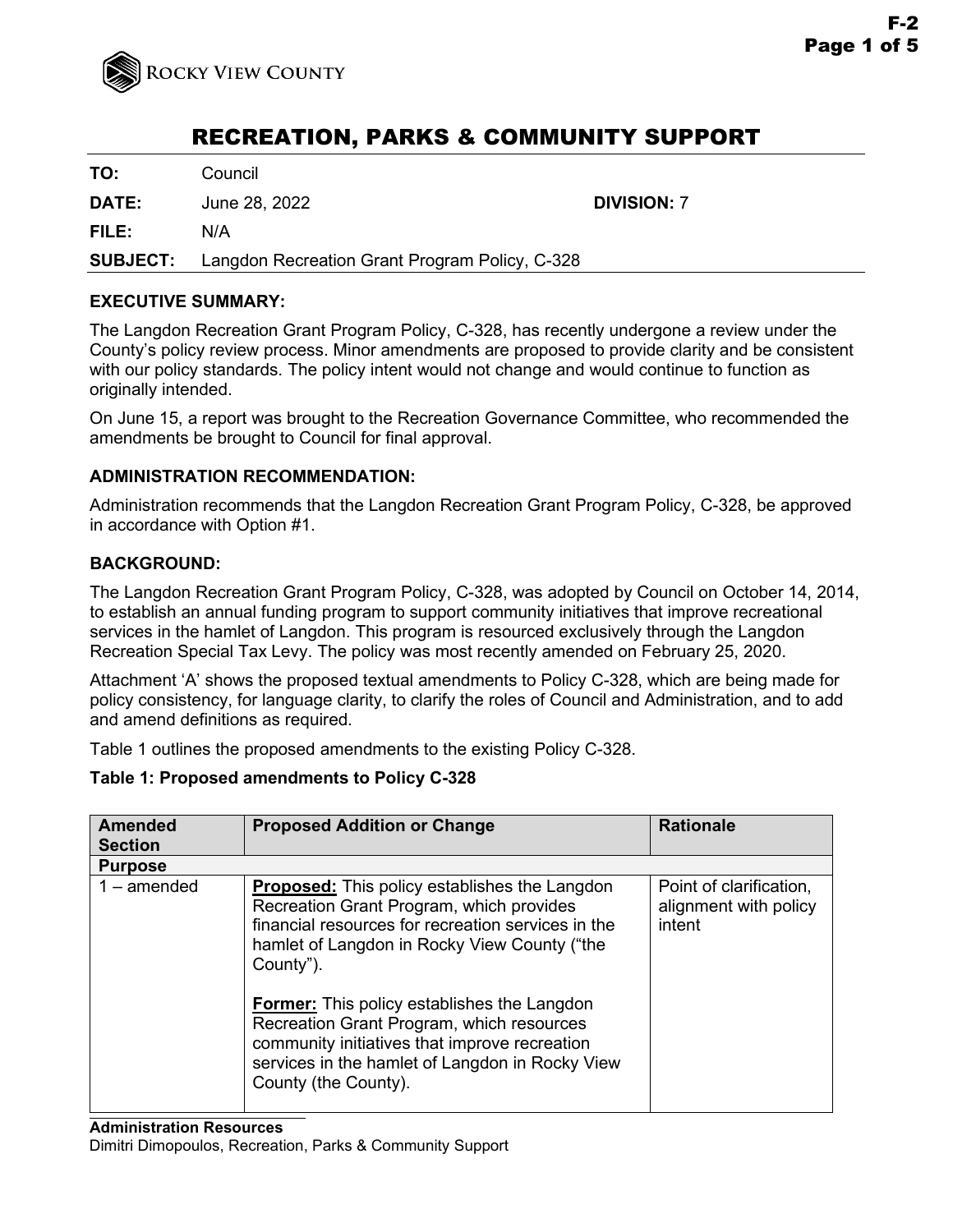

| <b>Amended</b>    | <b>Proposed Addition or Change</b>                                                                                                                                                                                                                                         | <b>Rationale</b>                                                                                                  |
|-------------------|----------------------------------------------------------------------------------------------------------------------------------------------------------------------------------------------------------------------------------------------------------------------------|-------------------------------------------------------------------------------------------------------------------|
| <b>Section</b>    |                                                                                                                                                                                                                                                                            |                                                                                                                   |
| <b>Policy</b>     |                                                                                                                                                                                                                                                                            |                                                                                                                   |
| $5$ – amended     | <b>Proposed:</b> The Langdon Recreation Grant<br>Program is funded by the Langdon Special Tax<br>Rate Bylaw.<br><b>Former:</b> The Langdon recreation special tax levy<br>funds the Langdon Recreation Grant Program.                                                      | Point of clarification,<br>usage of correct<br>terminology                                                        |
| $6$ – amended     | <b>Proposed:</b> Council approves the Langdon Special<br>Tax Rate Bylaw annually.<br><b>Former:</b> Council approves the Langdon special<br>tax levy annually by bylaw.                                                                                                    | Point of clarification,<br>usage of correct<br>terminology                                                        |
| $8 -$ amended     | <b>Proposed:</b> The RGC reviews grant applications in<br>accordance with the Recreation and Parks Master<br>Plan.<br><b>Former:</b> The RGC reviews grant applications<br>against applicable recreation and open space<br>master plans.                                   | Point of clarification,<br>usage of correct<br>terminology,<br>alignment with<br>approved County<br>plans         |
| $10 -$ amended    | <b>Proposed:</b> If the number of funding requests<br>exceeds the funds available, not all funding<br>requests will be approved.<br><b>Former:</b> If the number of funding requests<br>exceeds the funds available, eligible initiatives<br>may not receive full funding. | Point of clarification,<br>consistency with<br>comparable funding<br>policies                                     |
| $11(3)$ – amended | To be eligible for a grant under this policy:<br>applicants must be<br>Programs must be offered at a reasonable<br>affordable non-restrictive fee.                                                                                                                         | Point of clarification,<br>usage of correct<br>terminology,<br>consistency with<br>comparable funding<br>policies |
| $12$ – amended    | <b>Proposed:</b> Funding priority is given to initiatives<br>that provide priority use to Langdon residents.<br><b>Former:</b> Funding priority is given to initiatives that<br>encourage Langdon residents to participate.                                                | Point of clarification,<br>alignment with policy<br>intent                                                        |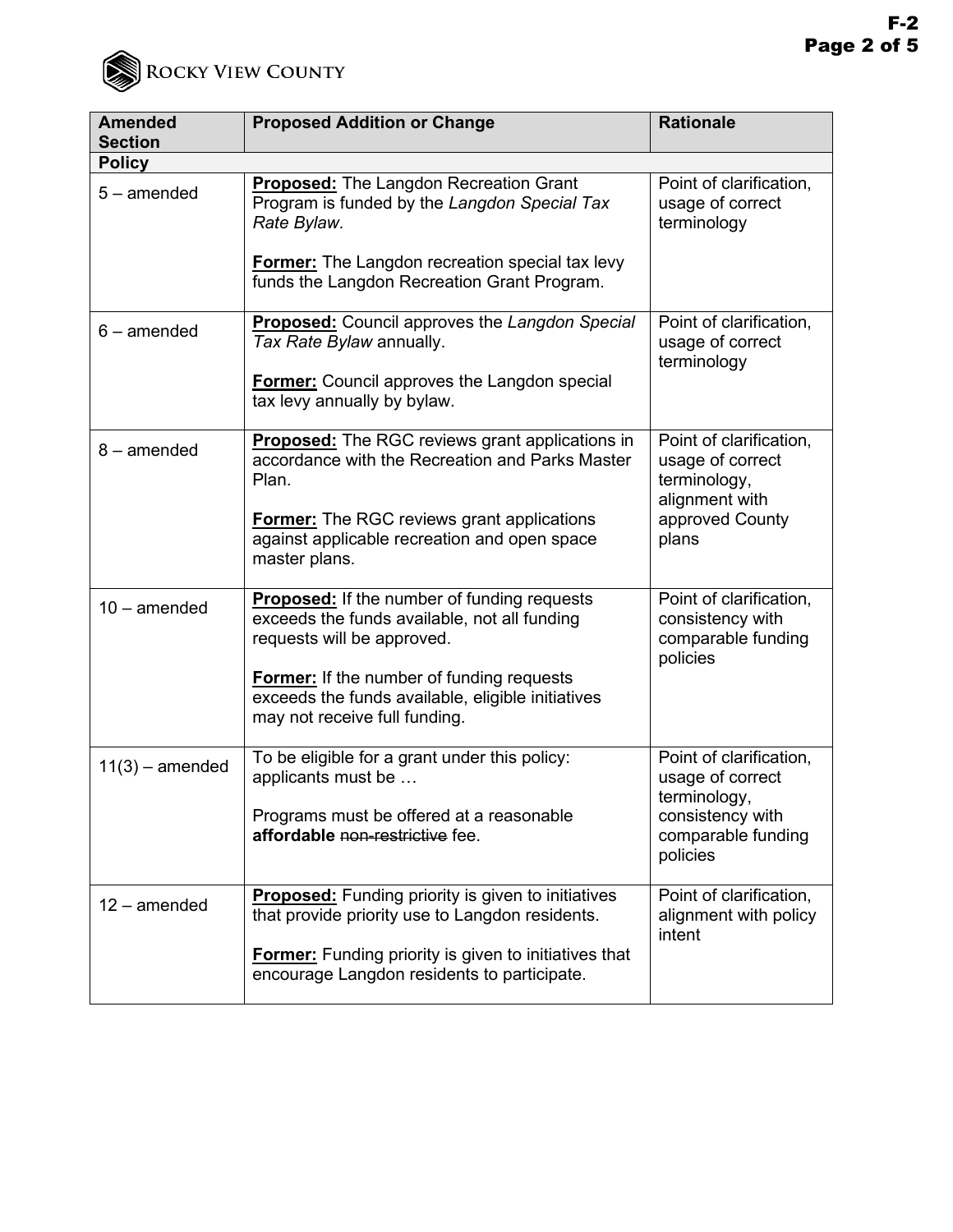

| <b>Amended</b><br><b>Section</b> | <b>Proposed Addition or Change</b>                                                                                                                            | <b>Rationale</b>                                                                    |
|----------------------------------|---------------------------------------------------------------------------------------------------------------------------------------------------------------|-------------------------------------------------------------------------------------|
| $13(2)$ – eliminated             | The following organizations, initiatives, and<br>expenditures are ineligible for funding under this<br>policy:                                                | Consistency with<br>comparable funding<br>policies, alignment<br>with policy intent |
|                                  | museums (moved to Section 14)                                                                                                                                 |                                                                                     |
| $13(2) - new$                    | The following organizations, initiatives, and<br>expenditures are ineligible for funding under this<br>policy:<br>religious societies (moved from Section 14) | Consistency with<br>comparable funding<br>policies, alignment<br>with policy intent |
|                                  |                                                                                                                                                               |                                                                                     |
| $13(5)$ – amended                | The following organizations, initiatives, and<br>expenditures are ineligible for funding under this<br>policy:                                                | Point of clarification,<br>usage of correct<br>terminology                          |
|                                  | facilities that do not allow reasonable access to<br>the general public                                                                                       |                                                                                     |
| $13(7)$ – amended                | The following organizations, initiatives, and<br>expenditures are ineligible for funding under this<br>policy:                                                | Point of clarification,<br>usage of correct<br>terminology                          |
|                                  | costs to operate the applicant's organization, such<br>as the salaries, wages, and day-to-day<br>administration costs                                         |                                                                                     |
| $14(1)$ – eliminated             | Funding for the following organizations, initiatives,<br>and expenditures are subject to the RGC's<br>discretion:                                             | Consistency with<br>comparable funding<br>policies, alignment<br>with policy intent |
|                                  | religious societies (moved to Section 13)                                                                                                                     |                                                                                     |
| $14(2) - new$                    | The following organizations, initiatives, and<br>expenditures are ineligible for funding under this<br>policy:<br>museums (moved from Section 13)             | Consistency with<br>comparable funding<br>policies, alignment<br>with policy intent |
|                                  |                                                                                                                                                               |                                                                                     |
| $16$ – amended                   | Grant awards are subject to conditions. The<br>County releases the funds once all grant<br>conditions of the grant are satisfied.                             | Point of clarification,<br>consistency with<br>comparable funding<br>policies       |
|                                  | Note: was number 15(3), renumbered as own<br>section – all other sections moved down one                                                                      |                                                                                     |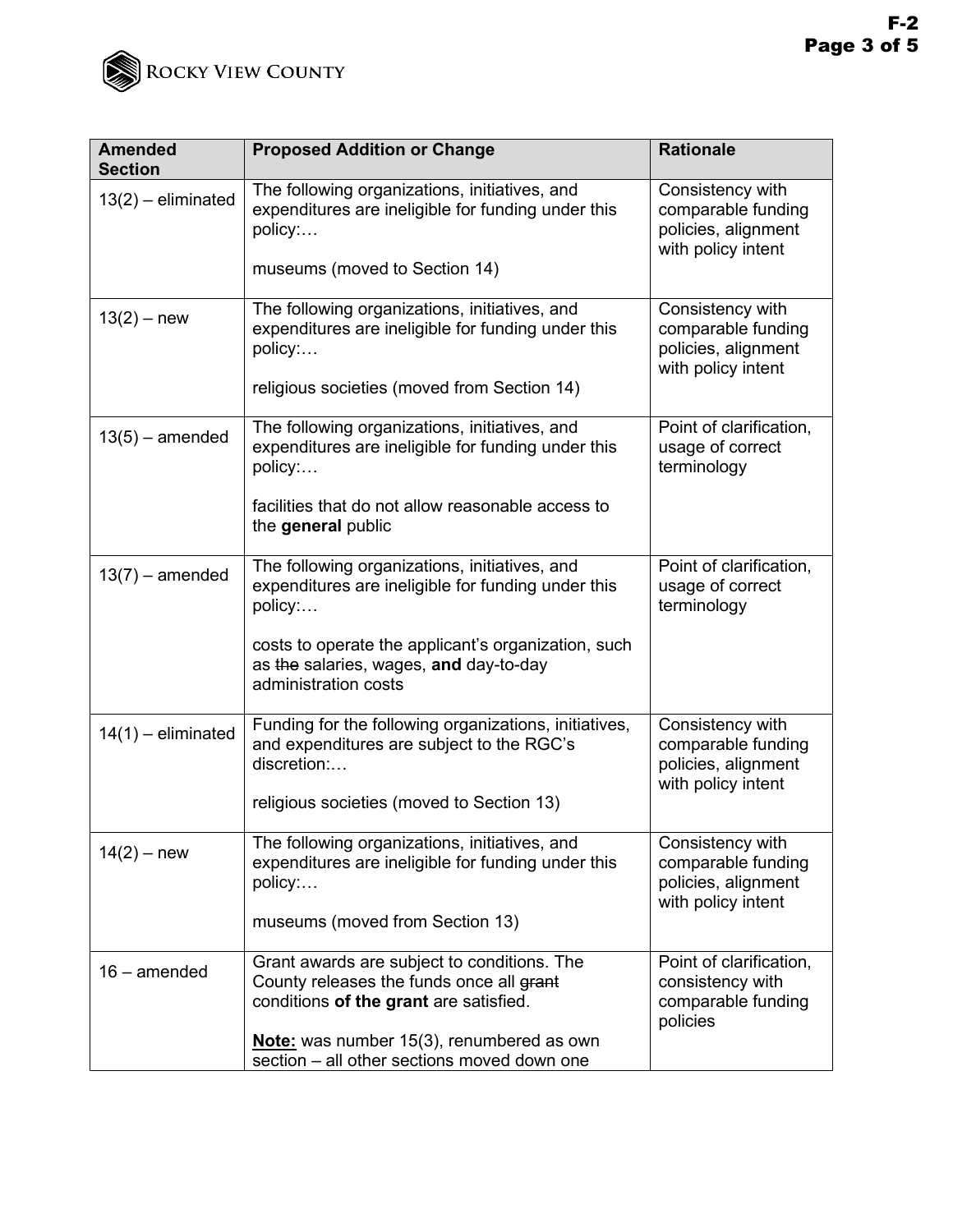

| <b>Amended</b><br><b>Section</b>                      | <b>Proposed Addition or Change</b>                                                                                                                                                                                                                                                                                                                                                                                                                      | <b>Rationale</b>                                                                                               |  |  |
|-------------------------------------------------------|---------------------------------------------------------------------------------------------------------------------------------------------------------------------------------------------------------------------------------------------------------------------------------------------------------------------------------------------------------------------------------------------------------------------------------------------------------|----------------------------------------------------------------------------------------------------------------|--|--|
| <b>References</b>                                     |                                                                                                                                                                                                                                                                                                                                                                                                                                                         |                                                                                                                |  |  |
| Related Plans,<br>Bylaws, Policies,<br>etc. - amended | Rocky View County Bylaw "Langdon Special Tax<br>Rate Bylaw"<br>Note: As the bylaw is replaced annually, removed<br>reference to the year.                                                                                                                                                                                                                                                                                                               | Point of clarification                                                                                         |  |  |
|                                                       |                                                                                                                                                                                                                                                                                                                                                                                                                                                         |                                                                                                                |  |  |
| <b>Definitions</b>                                    |                                                                                                                                                                                                                                                                                                                                                                                                                                                         |                                                                                                                |  |  |
| $22(7)$ – amended                                     | <b>Proposed:</b> "funding agreement" is an agreement<br>that could include and is not limited to a<br>memorandum of understanding or a dissolution<br>agreement, and<br><b>Former:</b> 21(7) "funding agreement" means a<br>memorandum of understanding defining the<br>provisions of County support or oversight through<br>the life of the project or for the provision of the<br>improvement, including minimum conditions for<br>funding award, and | Point of clarification,<br>consistency with<br>comparable funding<br>policies, alignment<br>with policy intent |  |  |
| $22(8) - new$                                         | Honoraria, defined as a payment given for<br>professional services that are rendered nominally<br>without charge                                                                                                                                                                                                                                                                                                                                        | Point of clarification                                                                                         |  |  |

## **BUDGET IMPLICATIONS:**

There are no budget implications at this time.

### **OPTIONS:**

- Option #1 THAT the amended Langdon Recreation Grant Program Policy, C-328, be approved, as per Attachment 'A'.
- Option #2 THAT alternative direction be provided.

Respectfully submitted, The Concurrence, Concurrence,

"Brock Beach" "Dorian Wandzura"

Acting Executive Director **Chief Administrative Officer** Chief Administrative Officer Community Development Services

CC/rp